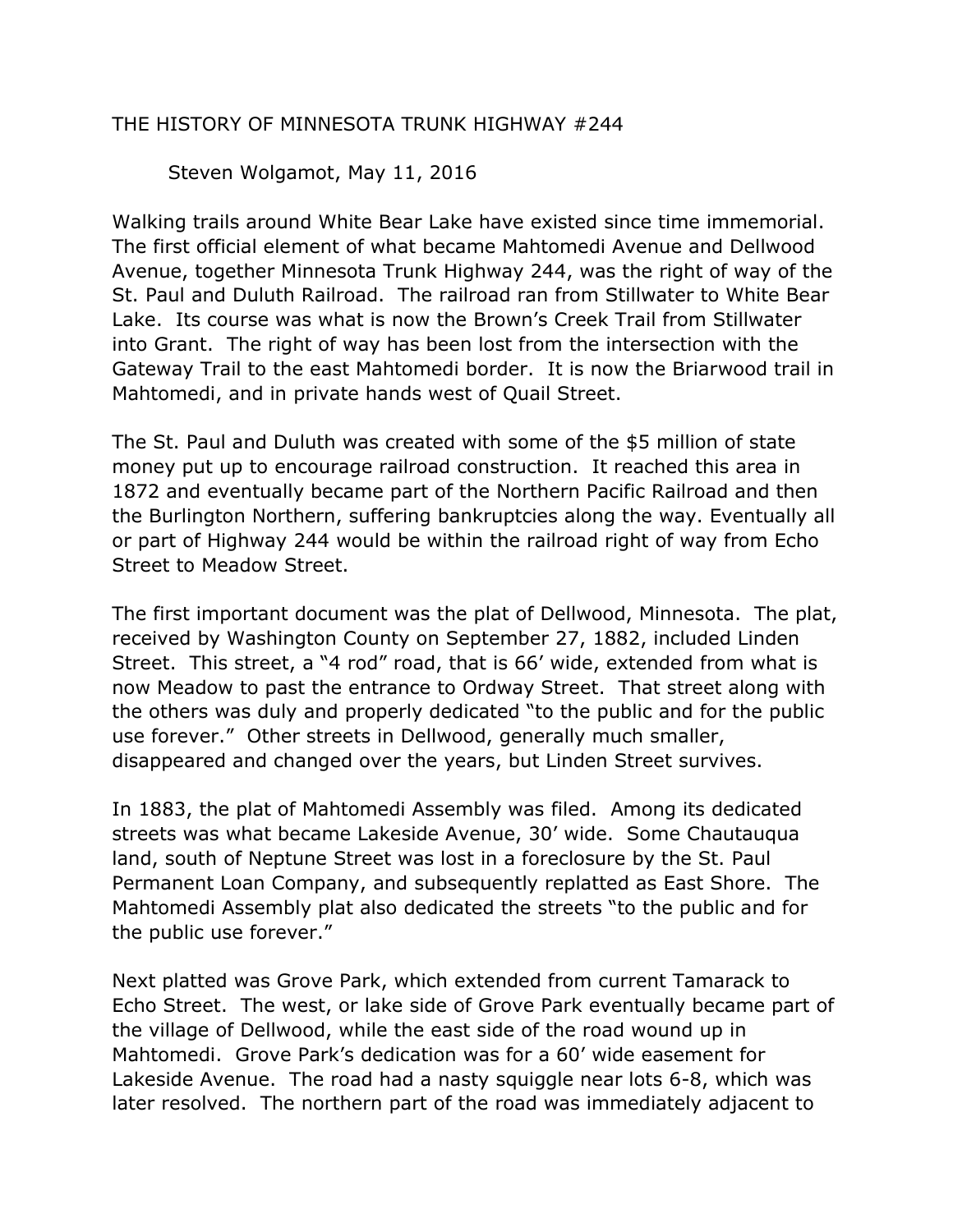the south side of the railroad right of way until passing close to part of White Bear Lake. At that point, Lakeside Avenue followed the shore along the north end of the east bay of the lake to the base of the peninsula and then turned north to rejoin the railroad, following what is now Peninsula Road. The railroad proceeded straight across the wetlands west of Echo Street.

The county apparently instituted platting requirements, because all subsequent plats included dedicated roadway for what became the county road of 60' width. These included Forest Heights, 1914; Lakeview, 1892; and East Shore, 1905. Among them, these encompass the route of the road from what is now Ash Street to Mahtomedi Assembly at Neptune.

By 1917, cars were in use and the nature of development had changed in Dellwood. Deeming the railroad too close to the lake, Dellwood sought to have it moved farther north within the 100' right of way. That this decision was accommodated is not so surprising when you understand that Dellwood pioneer, Jule Hannaford, was then the president of the Northern Pacific Railway. In the accommodation, the railroad sold a 35' wide road easement within the railroad right of way, extending from Peninsula Station – the intersection of Peninsula Road and Highway 244, to the east end of Linden. The road was constructed within this easement and across dedicated Linden Street, from Peninsula Station west to past Ordway Street. The route is the same as at present. The railroad was moved north, but still crossed the current road east of Meadow and proceeded west from there on the south side of platted Linden Street.

In 1925 it was decided to upgrade the road, by then under the control of Washington County and designated County State Aid Highway ("CSAH") 244. A plan for improvement of the road, from Highway 120 in the southwest to Highway 96 in the north was developed by Ramsey County, presumably because Washington County didn't employ a road engineer yet. As part of that plan, a new easement was executed, involving land from Wildwood Park Company, the developer of the peninsula, and the railroad. The railroad was moved north and a 60' easement granted, and recorded, for the road on the old rail bed, extending from the end of the Grove Park dedication to the beginning of the 1917 easement. It appears that the current road goes entirely across the wetland on what was the rail bed prior to 1925. This eliminated the jog in the route to follow what is now Peninsula Road, giving the road its current shape. The easement from Wildwood Park Company tapered, permitting maintenance of the 60' right of way as the road moved onto the former rail bed.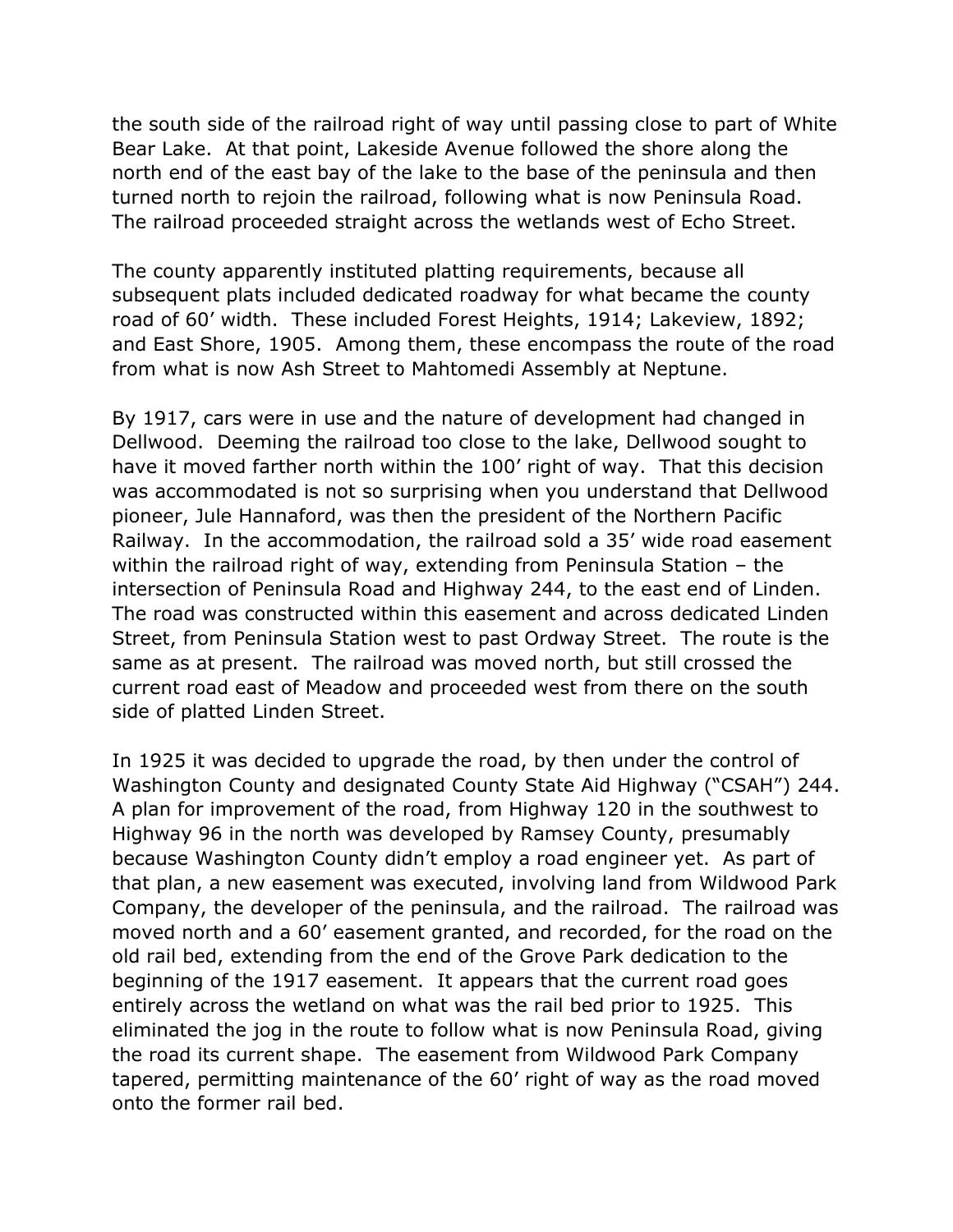Three other easements are relevant here. Small easements from Lots 6,7, and 8 of Grove Park permitted straightening the road while maintaining the 60' right of way. As a result the current right of way in the area of these lots is somewhat more than 60' wide. All of this information is available in the Washington County Surveyor's office.

I have not yet obtained the project files for the 1925 expansion of the road. At some point the extension of the road, curving to the north, west of Ordway Street, and intersecting Highway 96 was added. This may have been around 1988. This land was purchased and the right of way in this section is 80' wide.

In 1949, in order to expand the state's trunk highway system, the legislature passed a law converting many roads around the state to trunk highways. This was the second phase of an extensive conversion project, driven presumably by the constant increase in the number of automobiles. The state had already established the rules for such conversions, in 1921. By 1949, the statute was numbered Minnesota Statute 160.06 (1949). It survives in the current statutory scheme as Minnesota Statute 161.18. The statute provides that upon conversion of a road to a state trunk highway, all "rights, title, easements and appurtenances thereto appertaining" are immediately vested with the state. In 1949, this meant the State Highway Department, now the Department of Transportation. All of the various plat dedications and purchased easements became the right of way of Highway 244.

Just in case there is confusion in terminology, the dedication of land in a plat for a roadway has been determined in Minnesota to be an easement. The owner at the time of platting retains right to the underlying land, but the rights of the government holding the easement are so extensive as to make this retained right valueless, at least until or unless the government abandons the road in its entirety.

No part of Highway 244's right of way between Ash Street and Highway 96, is dependent on "prescription" for its existence, with the possible exception of the 120 feet west of the west end of Linden in Dellwood. The existing roadway at that point is wide enough to permit safe passage. The land under that part of the road is owned by Dellwood, with no specific recorded easement that I have found. With that exception, the road rests on legal